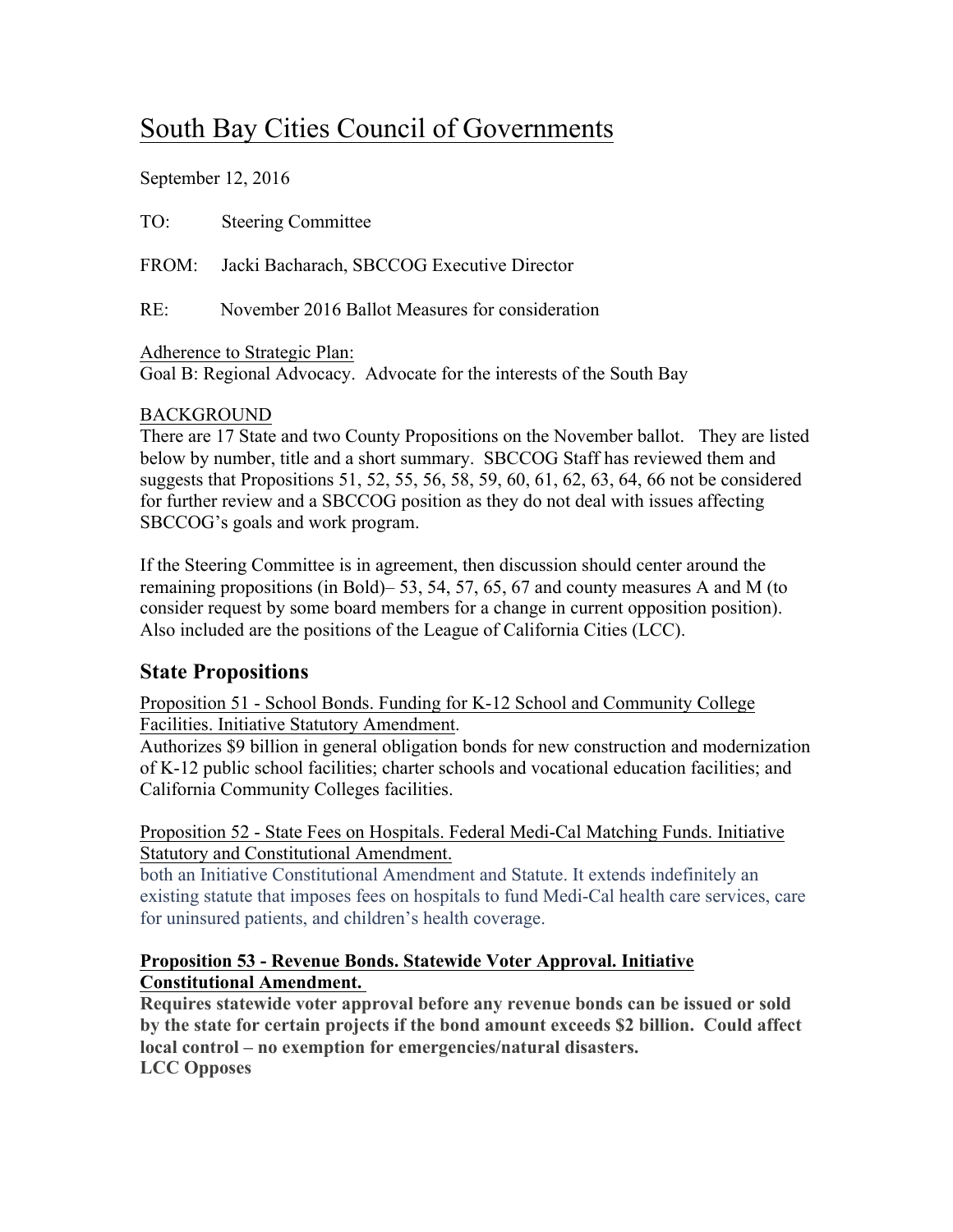#### **Proposition 54 - Legislature. Legislation and Proceedings. Initiative Constitutional Amendment and Statute.**

**It prohibits the Legislature from passing any bill unless published on the Internet for 72 hours before a vote; requires the Legislature to record its proceedings and post them on the Internet; and it authorizes the use of recordings. LCC supports**

#### Proposition 55 - Tax Extension to Fund Education and Healthcare. Initiative Constitutional Amendment.

Extends by twelve years the temporary personal income tax increases enacted in 2012 on earnings over \$250,000, with revenues allocated to K-12 schools, California Community Colleges, and, in certain years, healthcare.

Proposition 56 - Cigarette Tax to Fund Healthcare, Tobacco Use Prevention, Research, and Law Enforcement. Initiative Constitutional Amendment and Statute. both an Initiative Constitutional Amendment and Statute. It increases cigarette tax by \$2.00 per pack, with equivalent increase on other tobacco products and electronic cigarettes containing nicotine.

#### **Proposition 57 - Criminal Sentences. Juvenile Criminal Proceedings and Sentencing. Initiative Constitutional Amendment and Statute.**

**It allows parole consideration for nonviolent felons; authorizes sentence credits for rehabilitation, good behavior, and education; and provides that a juvenile court judge decides whether a juvenile will be prosecuted as adult. LCC – action deferred, no position at this time**

#### Proposition 58 - English language education.

Preserves requirement that public schools ensure students obtain English language proficiency. Requires school districts to solicit parent/community input in developing language acquisition programs. Requires instruction to ensure English acquisition as rapidly and effectively as possible. Authorizes school districts to establish dual-language immersion programs for both native and non-native English speakers.

#### Proposition 59 - Campaign finance: voter instruction.

Asks whether California's elected officials should use their authority to propose and ratify an amendment to the federal Constitution overturning the United States Supreme Court decision in *Citizens United v. Federal Election Commission*. *Citizens United* ruled that laws placing certain limits on political spending by corporations and unions are unconstitutional.

Proposition 60 - Adult Films. Condoms. Health Requirements. Initiative Statute. Requires adult film performers to use condoms during filming of sexual intercourse. Requires producers to pay for performer vaccinations, testing, and medical examinations. Requires producers to post condom requirement at film sites.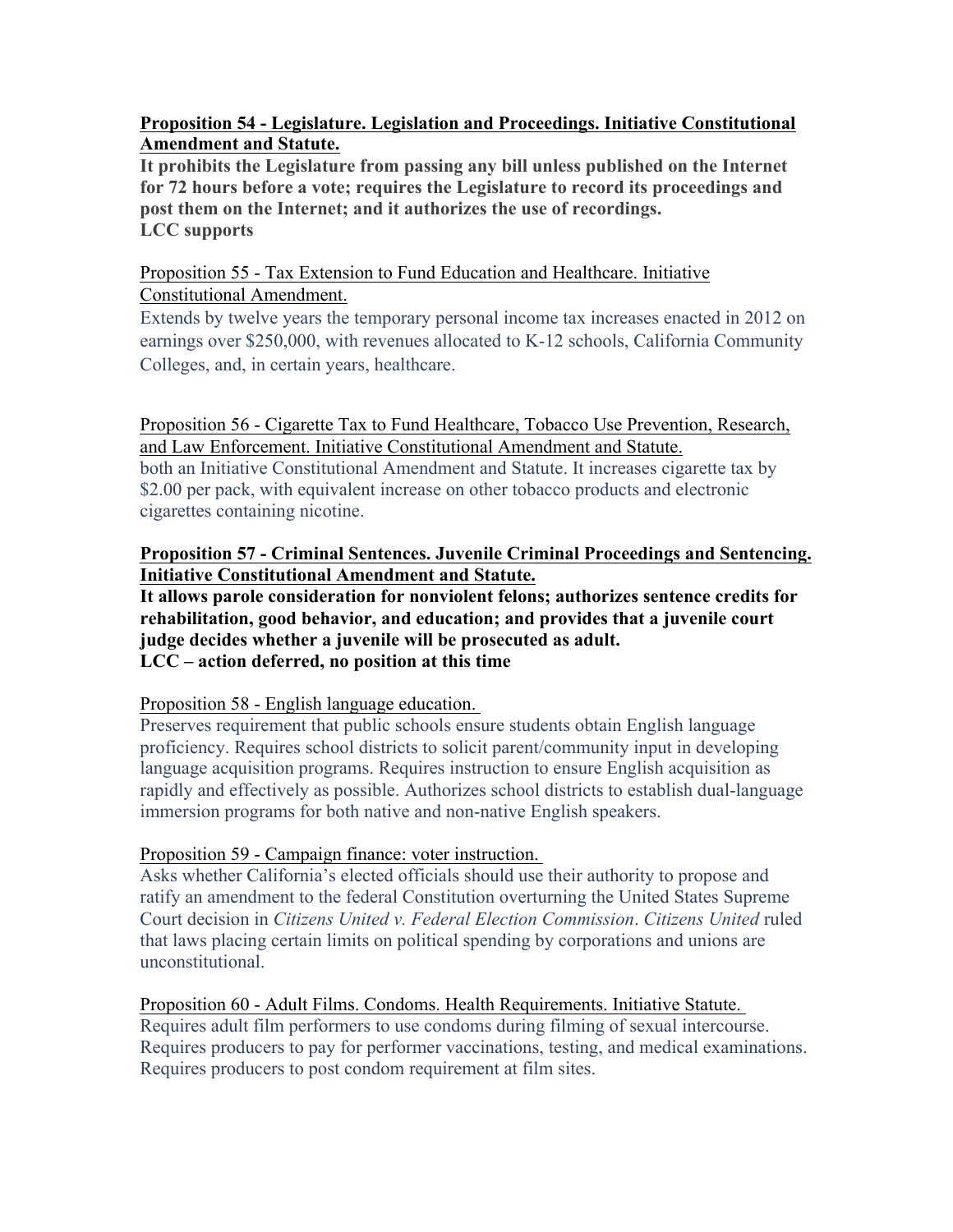Proposition 61 - State Prescription Drug Purchases. Pricing Standards. Initiative Statute. Prohibits state from buying any prescription drug from a drug manufacturer at price over lowest price paid for the drug by United States Department of Veterans Affairs. Exempts managed care programs funded through Medi-Cal.

#### Proposition 62 - Death Penalty. Initiative Statute.

Repeals death penalty and replaces it with life imprisonment without possibility of parole. Applies retroactively to existing death sentences. Increases the portion of life inmates' wages that may be applied to victim restitution

#### Proposition 63 - Firearms. Ammunition Sales. Initiative Statute.

Requires background check and Department of Justice authorization to purchase ammunition. Prohibits possession of large-capacity ammunition magazines. Establishes procedures for enforcing laws prohibiting firearm possession by specified persons. Requires Department of Justice's participation in federal National Instant Criminal Background Check System.

#### Proposition 64 - Marijuana Legalization. Initiative Statute.

Legalizes marijuana under state law, for use by adults 21 or older. Imposes state taxes on sales and cultivation. Provides for industry licensing and establishes standards for marijuana products. Allows local regulation and taxation.

#### **Proposition 65 - Carry-Out Bags. Charges. Initiative Statute.**

**Redirects money collected by grocery and certain other retail stores through mandated sale of carryout bags. Requires stores to deposit bag sale proceeds into a special fund to support specified environmental projects. LCC opposes**

#### Proposition 66 - Death Penalty. Procedures. Initiative Statute.

Changes procedures governing state court challenges to death sentences. Designates superior court for initial petitions and limits successive petitions. Requires appointed attorneys who take noncapital appeals to accept death penalty appeals. Exempts prison officials from existing regulation process for developing execution methods.

#### **Proposition 67 - Referendum to Overturn Ban on Single-Use Plastic Bags.**

**This is a Referendum. A "Yes" vote approves, and a "No" vote rejects, a statute that prohibits grocery and other stores from providing customers single-use plastic or paper carryout bags but permits sale of recycled paper bags and reusable bags. LCC supports**